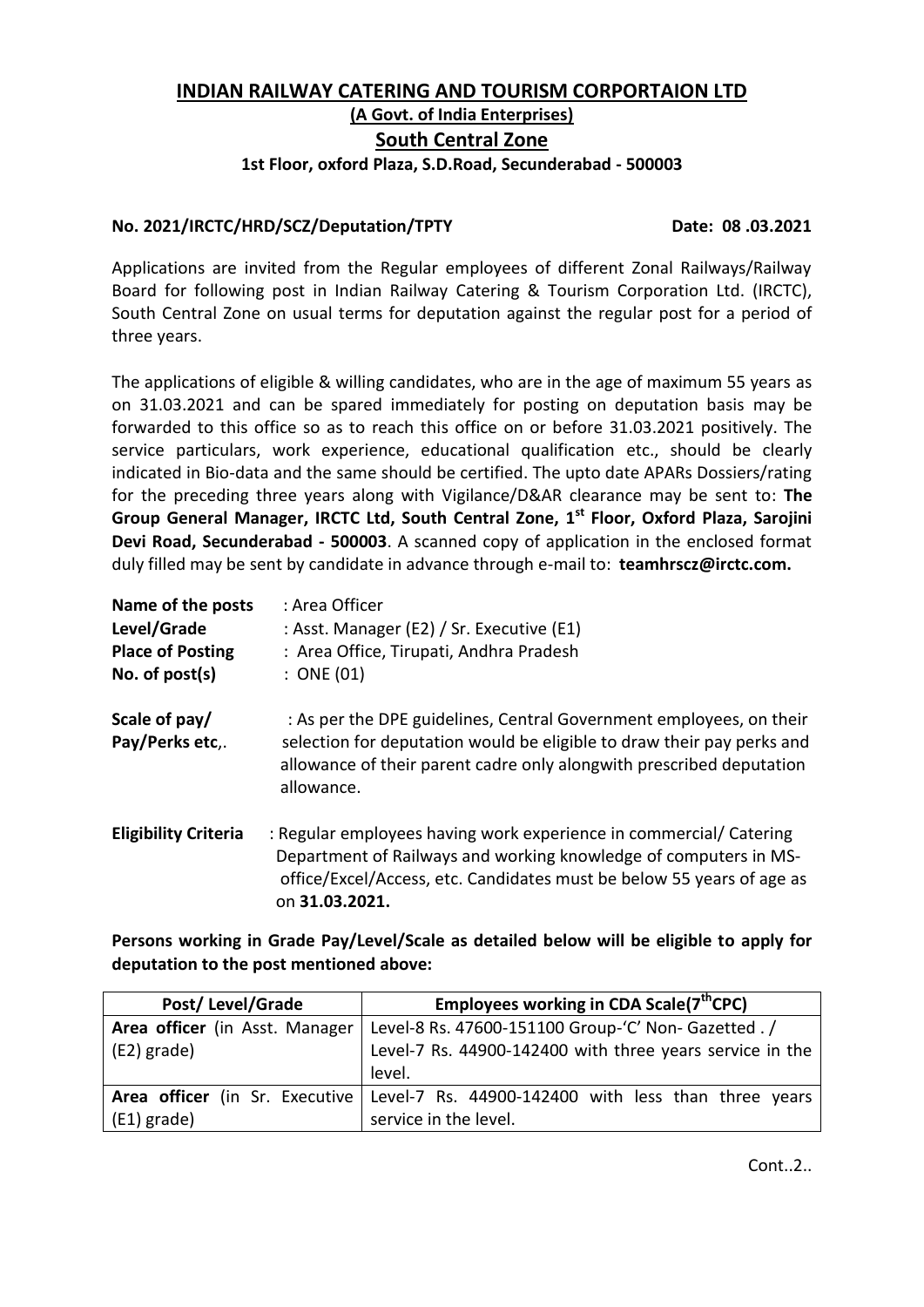Candidates working in regular Grade/Grade Pay/Level will only be considered as "Eligible" for the above mentioned post. Candidates working in Grade/GP on MACP/adhoc basis will not be considered.

**Web address** : **www.irctc.com Email** : **teamhrscz@irctc.com.**

**Selection Procedure** : As per the procedure advised by Ministry of Railways Letter No.2017/E(O)II/41/5 dated 25.05.2017 the selection of the eligible and short listed candidates for deputation shall be based on experience in the relevant field, Qualification, APAR's, Seniority and interview.

> -sd-  **(M. Vasu) JGM (HRD)/IRCTC/SCZ**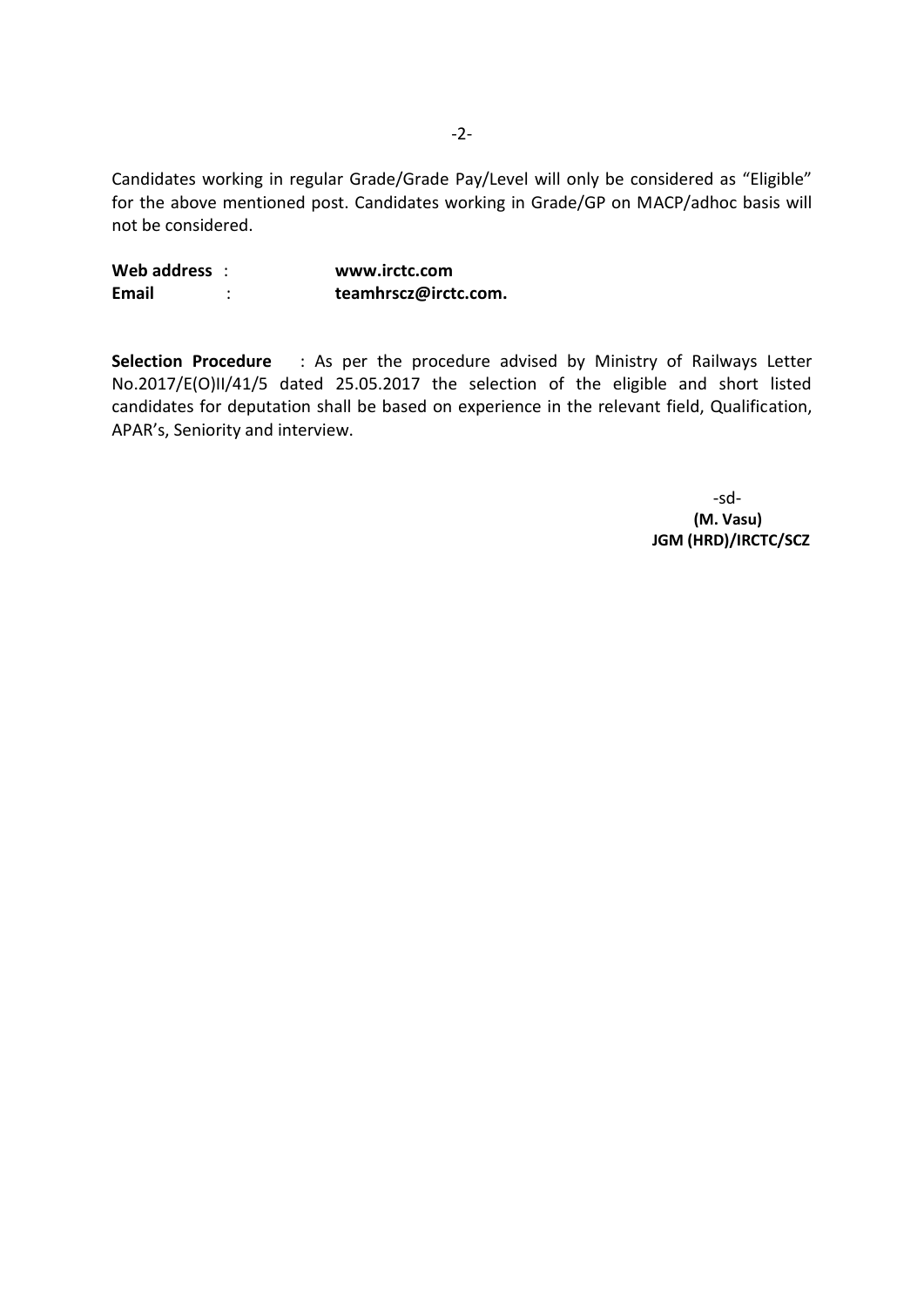## **INDIAN RAILWAY CATERING AND TOURISM CORPORATION LTD. (A Govt. of India Enterprises) SOUTH CENTRAL ZONE 1 st Floor, Oxford Plaza, Sarojini Devi Road, Secunderabad - 500003 (APPLICATION FORMAT)**

|    | 1. Name of the post applied for                        |           |     |
|----|--------------------------------------------------------|-----------|-----|
|    | 2. Candidate's Name (In capital letters)               |           |     |
|    | 3. Father's/Husband's Name (In capital letters)        |           |     |
| 4. | Date of Birth                                          |           |     |
|    | 5. Date of Retirement                                  |           |     |
|    | 6. Date of regular appointment in present organization | $\cdot$ : |     |
|    | 7. Present Pay Band/Pay scale/Level                    |           |     |
|    | 8. Date of entry in present Pay Band/Pay scale/Level   | :         |     |
|    | 9. APAR rating for the last 03 years                   | : (1)     | (3) |

#### **10. Educational Qualification (Academic & Professional) possessed:**

| Examination<br>passed | Name of<br>Institute/University | <b>Maximum</b><br><b>Marks</b> | <b>Marks</b><br><b>Obtained</b> | % of marks<br>(up to $2$<br>decimals) | Year of<br>Passing |
|-----------------------|---------------------------------|--------------------------------|---------------------------------|---------------------------------------|--------------------|
|                       |                                 |                                |                                 |                                       |                    |
|                       |                                 |                                |                                 |                                       |                    |
|                       |                                 |                                |                                 |                                       |                    |

 **11.Details of employment in chronological order( Enclose a separate sheet duly authenticated by your signature, if the space is insufficient) :**

| Name &                               | Department / | <b>Period of Service</b><br>To<br><b>From</b> |  | <b>Total</b>      | <b>Clearly indicate</b>                                                                            |
|--------------------------------------|--------------|-----------------------------------------------|--|-------------------|----------------------------------------------------------------------------------------------------|
| <b>Address of</b><br><b>Employer</b> | Designation  |                                               |  | <b>Experience</b> | nature of<br>experience. Also<br>mention the name<br>of the Dept./<br>project/unit where<br>worked |
|                                      |              |                                               |  |                   |                                                                                                    |
|                                      |              |                                               |  |                   |                                                                                                    |
|                                      |              |                                               |  |                   |                                                                                                    |

**11. Nature of present employment i.e. Ad-hoc or temporary or Quasi-Permanent or permanent** 

**12. In case the present employment is held on deputation/contract basis, please state –**

- **a) The date of appointment on deputation/contract basis :**
- **b) Period of appointment on deputation/contract :**
- **c) Name of the parent office/organization to which you belong :**

**13. Additional details about present employment Please state whether working under (indicate the name of your employer against the relevant column)**

- **a) Central Govt. :**
- **b) State Govt. :**
- **c) Autonomous Organization :**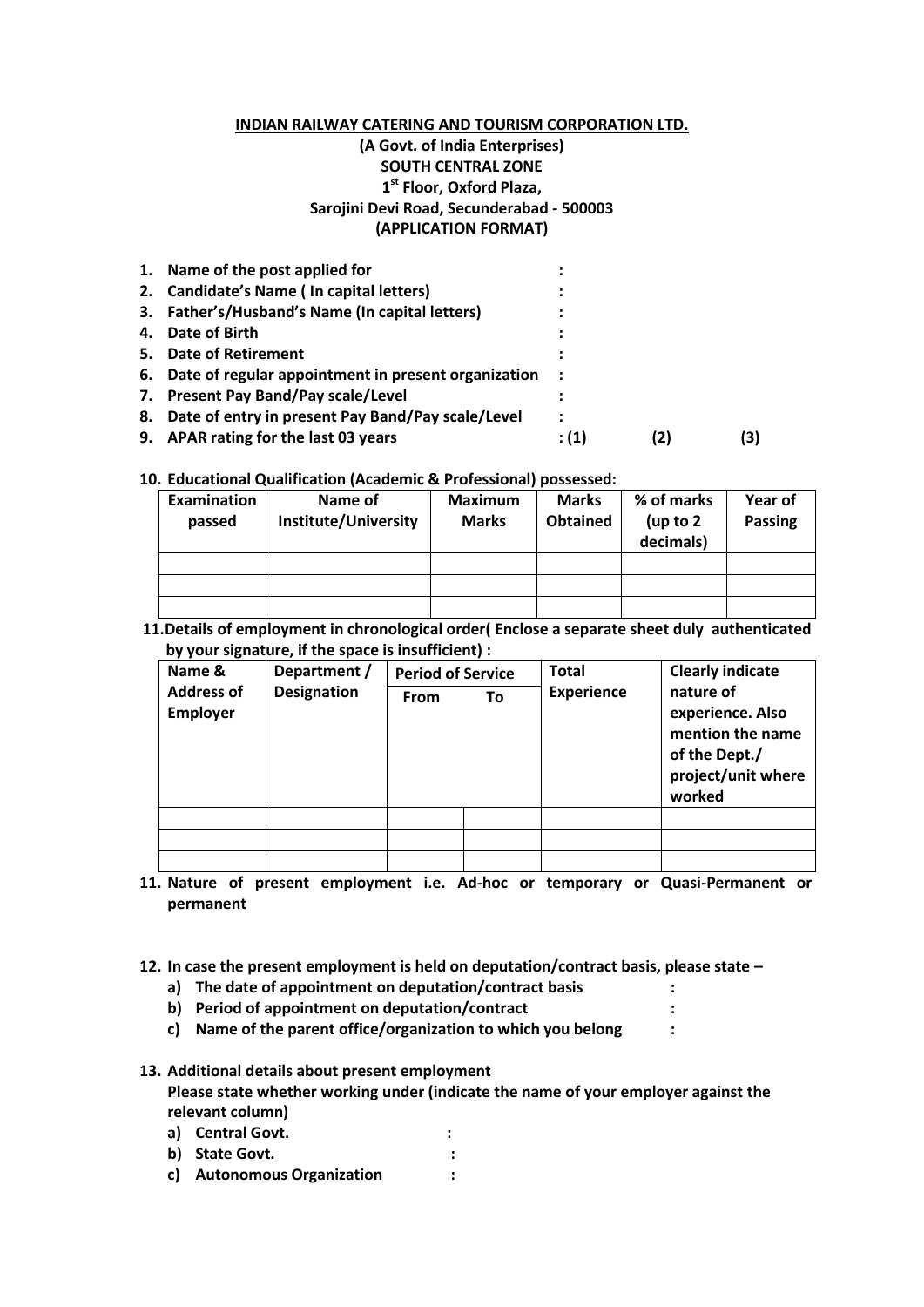- **d) Government Undertaking : e) Others :**
- **14. Details of pay particulars:**
	- **a) Are you in CDA or IDA pay scale :**
	- **b) If in CDA, please indicate the Pay band/level and substantive:**
	- **c) The grade pay held under MACP, if any :**
	- **d) If in IDA, please indicate the pay scale :**
	- **e) Whether in pre revised or revised scale of pay (CDA/IDA) :**
	- **f) Give the date from which the revision took place and also indicate the pre-revised/revised scale :**
- **15. Total emolument per month now drawn (give the break-up) :**
- **16. Additional information, if any, which you would like to mention in support of your suitability for the post. (this among other things may provide information with regard to (i) additional academic qualifications (ii) Professional training and (iii) work experience over and above prescribed in the advertisement) (Note: Enclose a separate sheet, if the space is insufficient).**

| 17. Whether belongs to SC/ST                  |          |
|-----------------------------------------------|----------|
| 18. (a) Whether any punishment awarded to the |          |
| applicant during the last 10 year             | : Yes/No |
| (b) Whether any action or inquiry is going on |          |
| against him as far as his knowledge goes      | : Yes/No |

- **19. Remarks (The candidates may indicate information with regard to (i) Research publication and reports and special projects (ii) Award/Scholarship/Official Appreciation (iii) Affiliation with the professional /bodies/institutions/societies and (iv) any other information. (Note: Enclose a separate sheet, if the space is insufficient.)**
- **20. Contact/ Communication details/address (with pin code):**

| <b>Mobile No:</b> | Tel. No. with STD Code: |                                                                   |
|-------------------|-------------------------|-------------------------------------------------------------------|
|                   |                         | attestation<br>Signature of the<br>Candidate                      |
| <b>Address:</b>   |                         | Please affix one<br>recent passport<br>size Photograph<br>without |

**Email:**